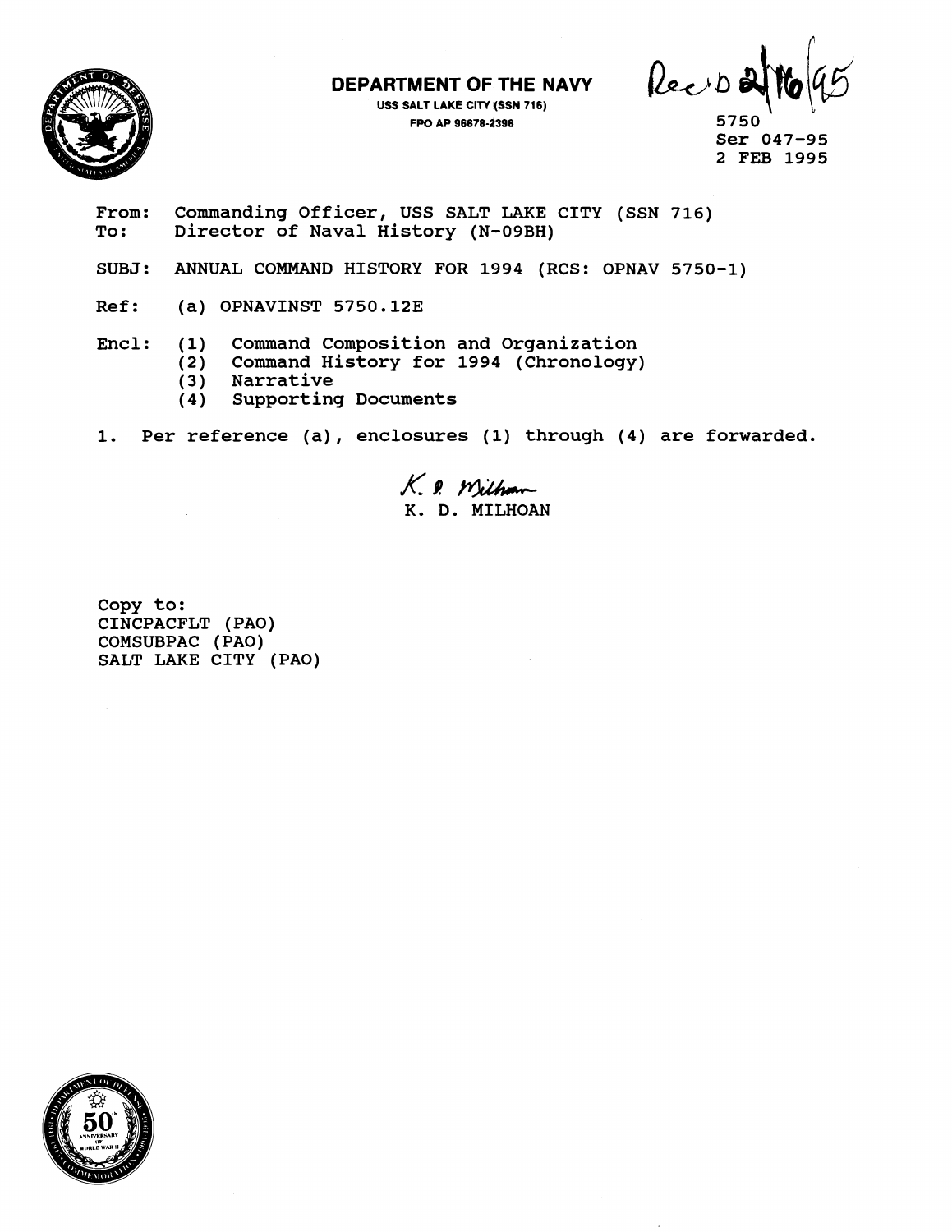## **USS SALT LAKE CITY (SSN 716)**

## **COMMAND COMPOSITION AND ORGANIZATION**

| <b>MISSIONS:</b> | Anti-Submarine Warfare<br>Anti-Surface Warfare | Special Warfare<br>Maritime Interdiction<br>Operations |
|------------------|------------------------------------------------|--------------------------------------------------------|
|                  | Strike Warfare<br>Mine Warfare                 | Combat Search and Rescue<br>Coastal Surveillance       |

**ORGANIZATIONAL STRUCTURE: ISIC: Commander Submarine Squadron THREE COMMANDING OFFICER: Commander Carl T. Froehlich, USN HOMEPORT: San Diego, California** 

**Enclosure (1)**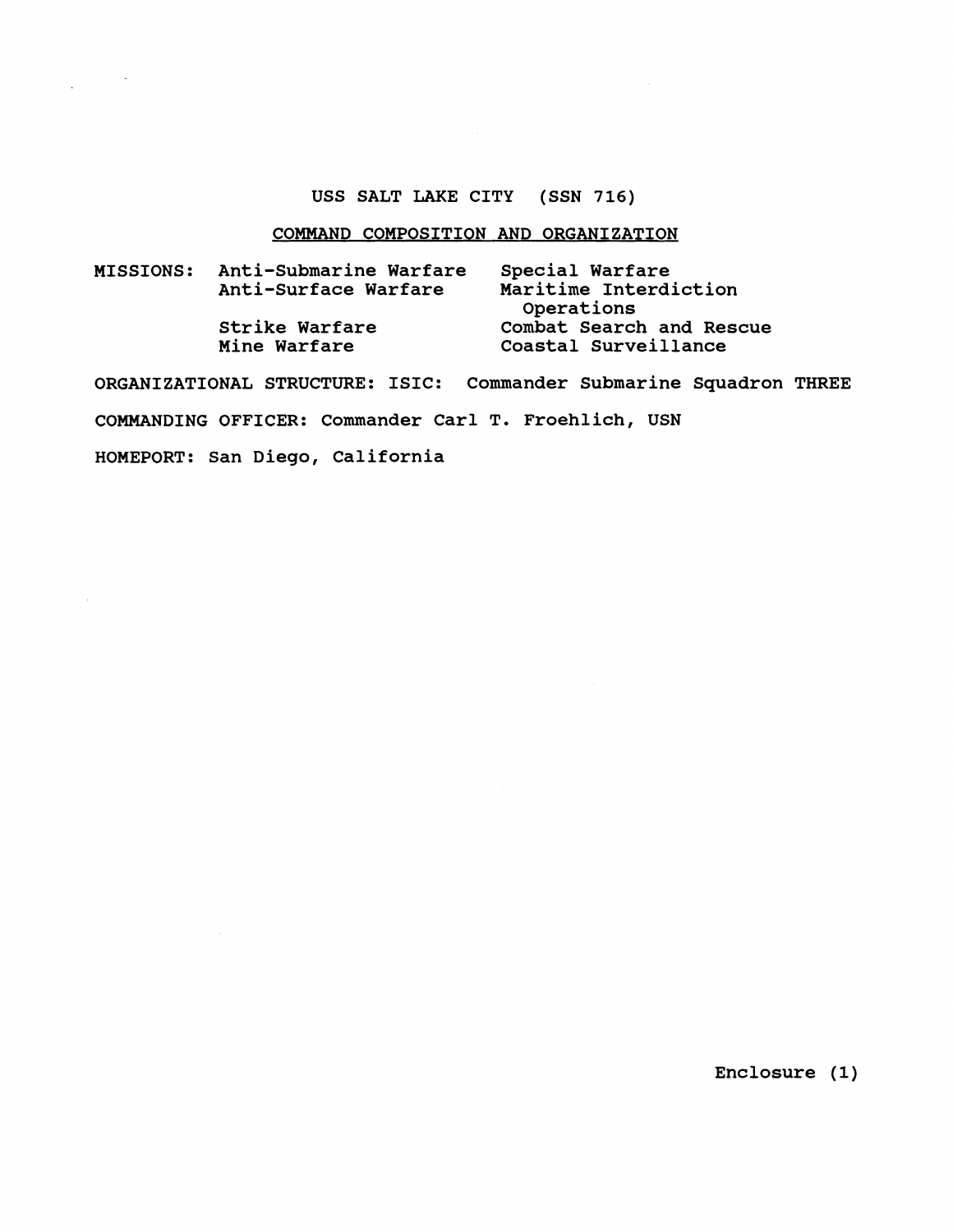### **USS SALT LAKE CITY (SSN 716)**

#### **COMMAND HISTORY FOR 1994**

- **24 JUN 1994 USS SALT LAKE CITY departed on its fifth Western Pacific Deployment as a member of the Kitty Hawk Battle Group,**
- 22 OCT 1994 USS SALT LAKE CITY hosted a tour for Ambassador  $\lceil$ Timothy A.] **Chorba, United States Ambassador to Singapore.**
- **01 NOV 1994 USS SALT LAKE CITY hosted a tour for General Mongkong, Deputy Chairman of the Royal Thailand Joint Chiefs of Staff, and several other high ranking Thai military officers.**
- **22 DEC 1994 USS SALT LAKE CITY returned to San Diego, California completing a six month deployment with port calls in Yokosuka, Japan; Chinbae, South Korea; Hong Kong, British Commonwealth; Singapore; Pattaya Beach, Thailand; Guam and Pearl Harbor, Hawaii.**